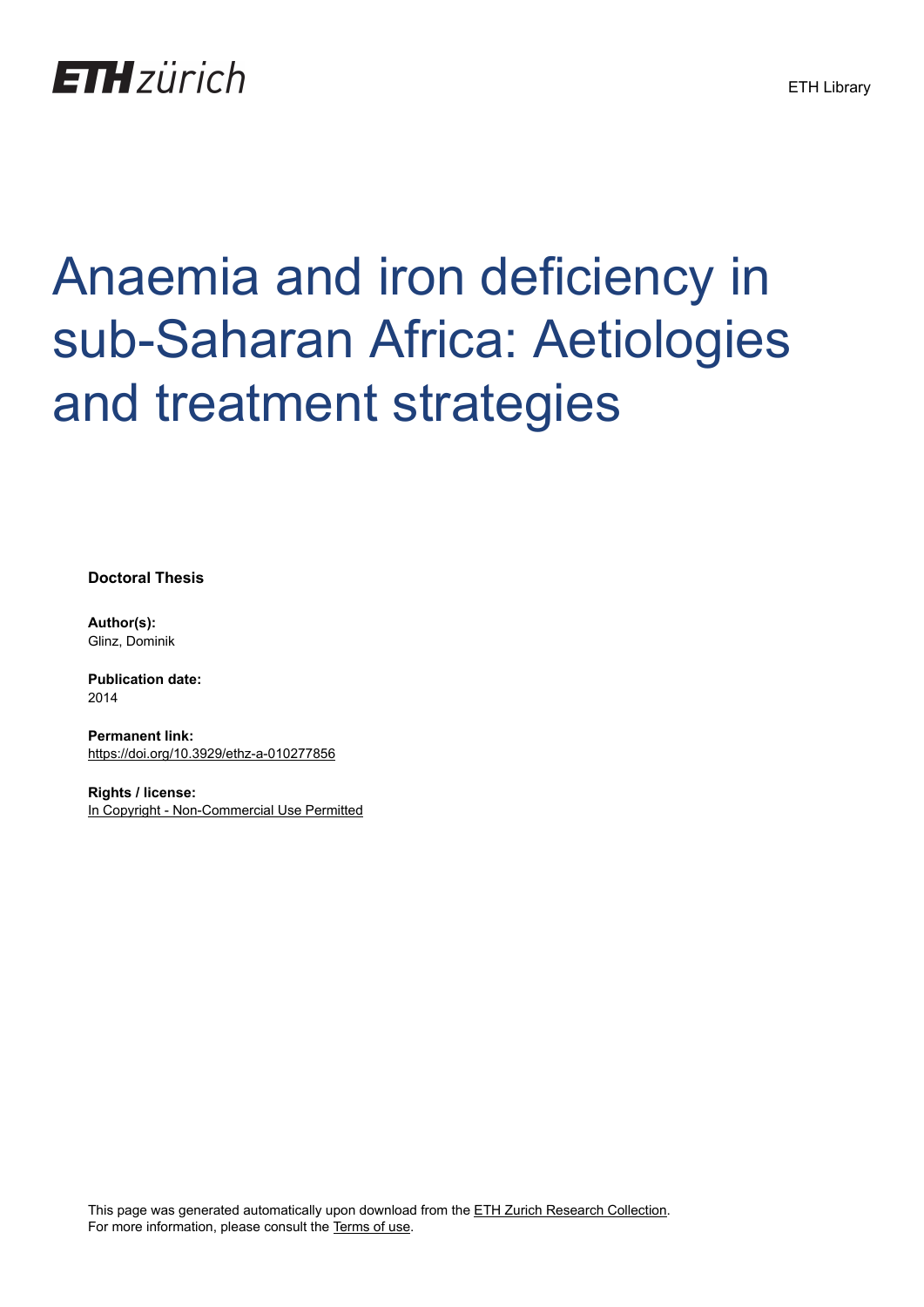DISS. ETH N° 22058

# Anaemia and iron deficiency in sub-Saharan Africa: Aetiologies and treatment strategies

A thesis submitted to attain the degree of DOCTOR OF SCIENCES of ETH ZURICH (Dr. sc. ETH Zurich)

presented by

# Dominik Glinz

MSc. in Infection Biology and Epidemiology of the University of Basel

born 12.1.1983

citizen of Muttenz BL, Switzerland

accepted on the recommendation of

Prof. Dr. Michael B. Zimmermann, examiner Prof. Dr. Richard. F. Hurrell, co-examiner Prof. Dr. Marcel Tanner, co-examiner Dr. Rita Wegmüller, co-examiner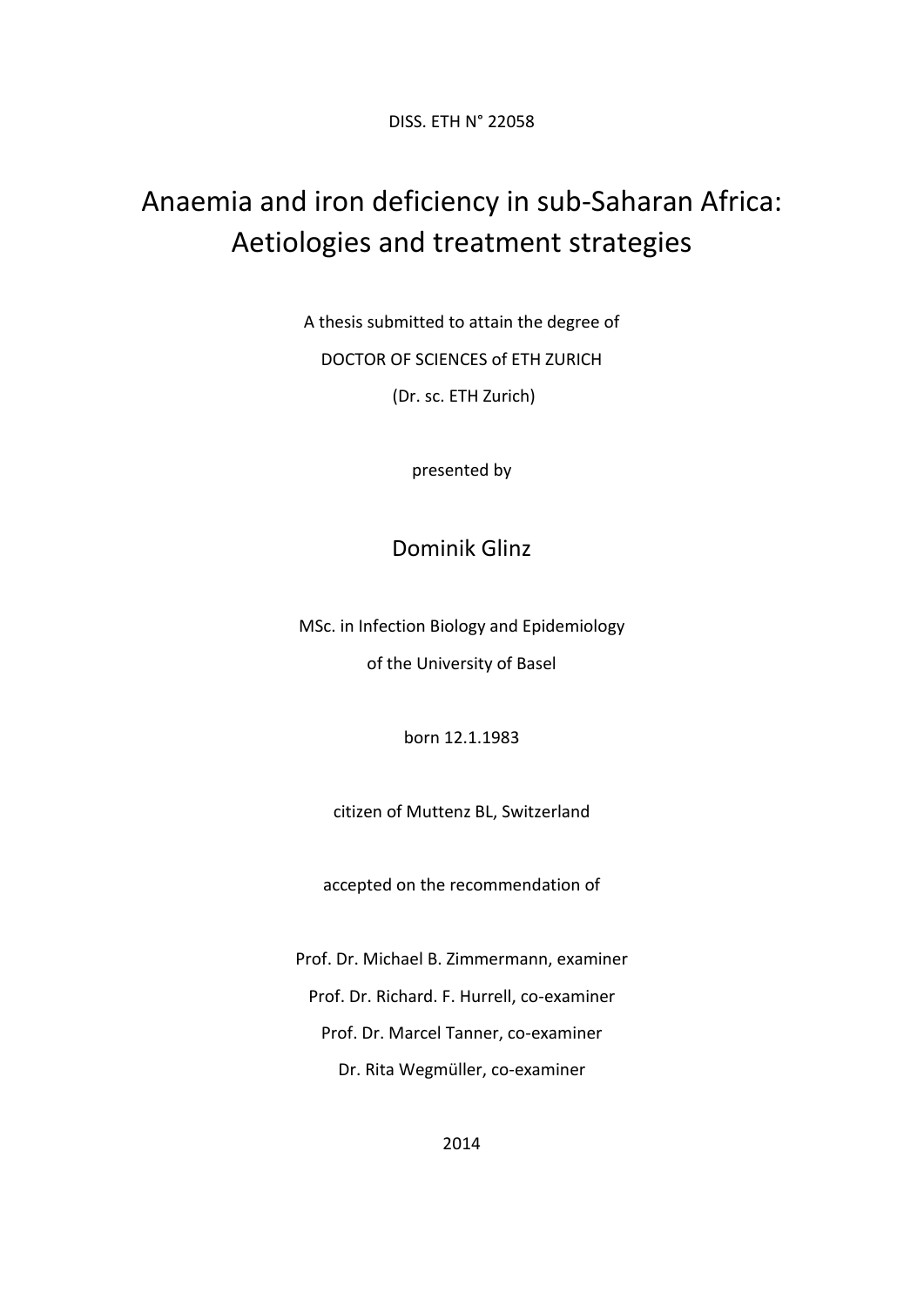### **Summary**

#### *Background*

Anaemia affects about 1.6 billion people worldwide. There are several causes of anaemia; in sub-Saharan Africa the most important causes are iron deficiency (ID), malaria, *Schistosoma* and hookworm infections. Young children, women of childbearing age and pregnant women are at highest risk of anaemia. The main adverse health consequences of severe anaemia are, increased maternal and infant mortality, as well as decreased productivity and work performance. Iron deficiency anaemia the risk increases risk of in poor pregnancy outcome, impairs cognitive development in children and weakens the immune system. Body iron is solely regulated by intestinal iron absorption, because iron cannot be actively excreted. Hepcidin, a peptide hormone mainly produced by the liver, is the key regulator of iron homeostasis, including iron absorption. When serum hepcidin is increased by iron sufficiency or inflammation as a result of infections, it reduces both dietary iron absorption and systemic iron recycling.

#### *Objectives*

The aim of the present thesis was to better understand how iron absorption and iron utilization for erythropoiesis are influenced by several common tropical infections. In addition, potential strategies to combat anaemia in young children living in areas of perennial malaria transmission were investigated. The specific objectives were:

- In Ivorian adolescents, to quantify the effect of *P. falciparum*, hookworm or *Schistosoma haematobium* infection on iron absorption and iron utilization.
- In anaemic Malawian toddlers recovering from uncomplicated *P. falciparum* malaria, to quantify iron absorption from iron supplementation started immediately after treatment of malaria or started after a delay of two weeks.
- In a nine-month intervention study in young Ivorian children, to investigate the impact of an iron fortified complementary food and intermittent preventive treatment (IPT) for malaria, on haemoglobin concentration, anaemia and iron status.

#### *Experiments*

Intestinal iron absorption and iron utilization for erythropoiesis was quantified in Ivorian schoolage children using a stable iron isotope method. Children aged  $11 - 17$  years with afebrile *P. falciparum* (n = 17), hookworm (n = 16), or *S. haematobium* infection (n = 8) consumed a syrup containing 3 mg <sup>57</sup>Fe as ferrous sulphate and received an intravenous infusion of 50 μg <sup>58</sup>Fe as ferrous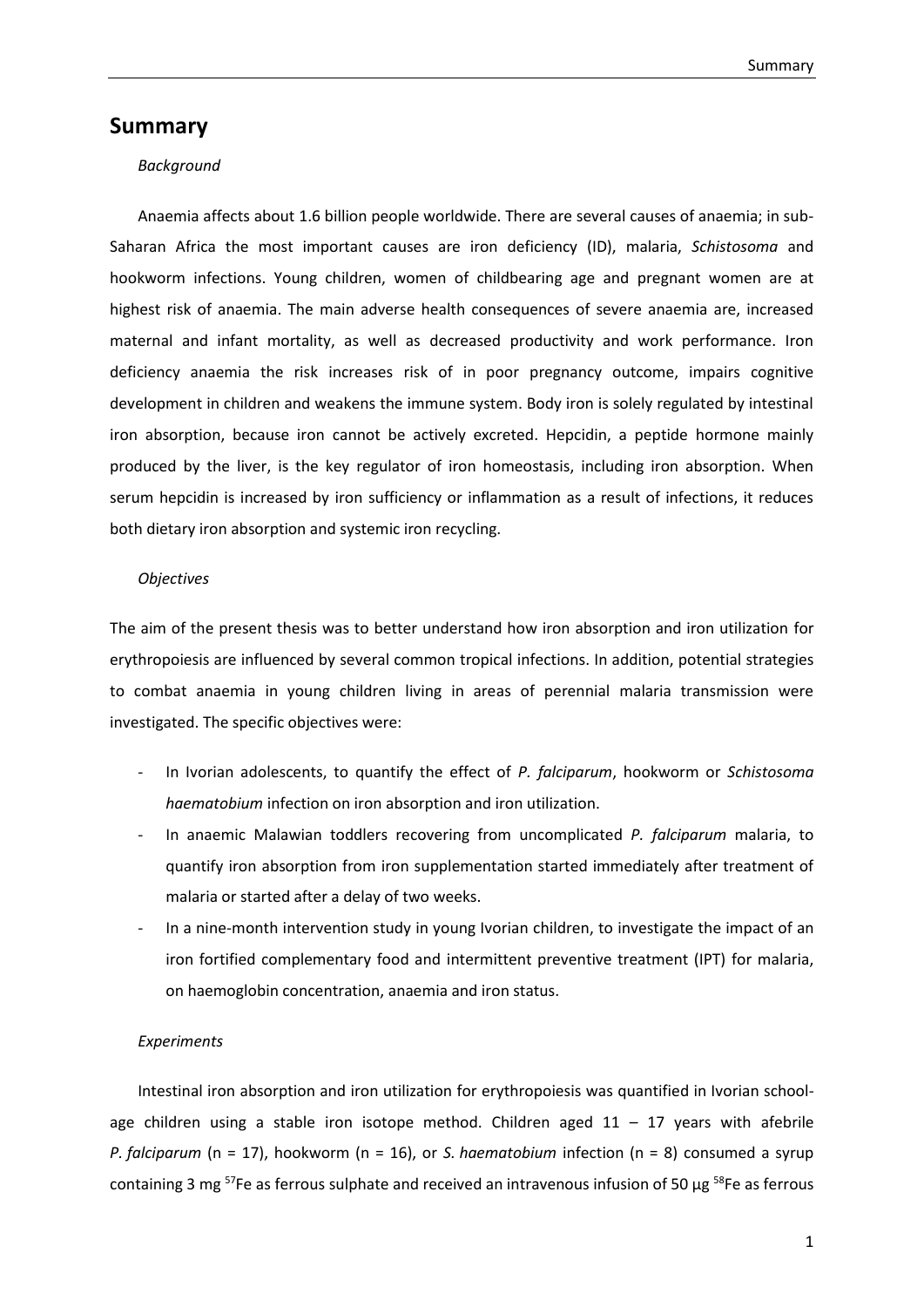citrate. Children were treated for their respective infections and four weeks later, iron absorption and utilization were again measured as before with the administration of iron isotopes. Geometric mean iron absorption in the afebrile malaria, hookworm, and *S. haematobium* groups were 12.9%, 32.2%, and 20.2% (*P* < 0.001) before treatment and 23.6%, 30.0%, and 20.2% (*P* = 0.206) after treatment, respectively. Treatment of afebrile malaria significantly improved iron absorption (geometric mean 12.9% vs. 23.6%, *P* = 0.003) and significantly reduced inflammation and serum hepcidin concentration. Neither treatment of hookworm nor *S. haematobium* infection affected inflammation biomarkers or altered iron absorption. None of the three infections impaired iron utilization measured as incorporation of the intravenous iron dose into erythrocytes. We conclude that in children, hookworm and *S. haematobium* infection do not incite inflammation or increase serum hepcidin, and do not influence iron absorption or utilization. On the other hand, afebrile malaria causes inflammation, increases serum hepcidin, and reduces iron absorption but not utilization.

In the second study, intestinal iron absorption from iron supplements was quantified in fortyeight Malawian toddlers (aged  $12 - 24$  months) with post-malarial anaemia. The toddlers were assigned to two groups: group A was provided with iron supplements (30 mg Fe daily) as a ferrous sulphate-containing syrup for 8 weeks starting immediately after completion of malarial treatment; group B was given the syrup after a two-week delay. Iron absorption from the syrup was measured in both groups at three time points: on the first day of iron supplementation, and after 2 and 8 weeks. At these three time points, we administered an oral dose of 27 mg unlabeled Fe and 3 mg  $57Fe$ , both as ferrous sulphate, instead of the normal iron supplementation. Iron and inflammation biomarkers were assessed every 2 weeks. Geometric mean iron absorption by groups A and B did not differ on the first day of supplementation and cumulative iron absorption over the 8 week supplementation period estimated from the three time points did not differ (6.0% vs. 7.2%, *P* = 0.124). Haemoglobin concentration increased significantly in both groups two weeks after malaria treatment and did not differ between the groups after 8 weeks of supplementation. Inflammation biomarkers were increased directly after treatment, but subsided two weeks after malaria treatment. We conclude that a two-week delay in starting iron supplementation had no apparent benefit on iron absorption or haemoglobin concentration.

The third study was an intervention trial in infants and young children in rural Côte d'Ivoire. We conducted a 9-month cluster-randomised, single-blinded, placebo-controlled 2x2 trial in 12-36 month-old children (n = 502). The intervention groups were as follows: a) daily consumption of an iron-fortified complementary food (CF) providing 2 mg iron as NaFeEDTA and 3.8 mg as ferrous fumarate; b) intermittent preventive treatment (IPT) of malaria at 3 month intervals using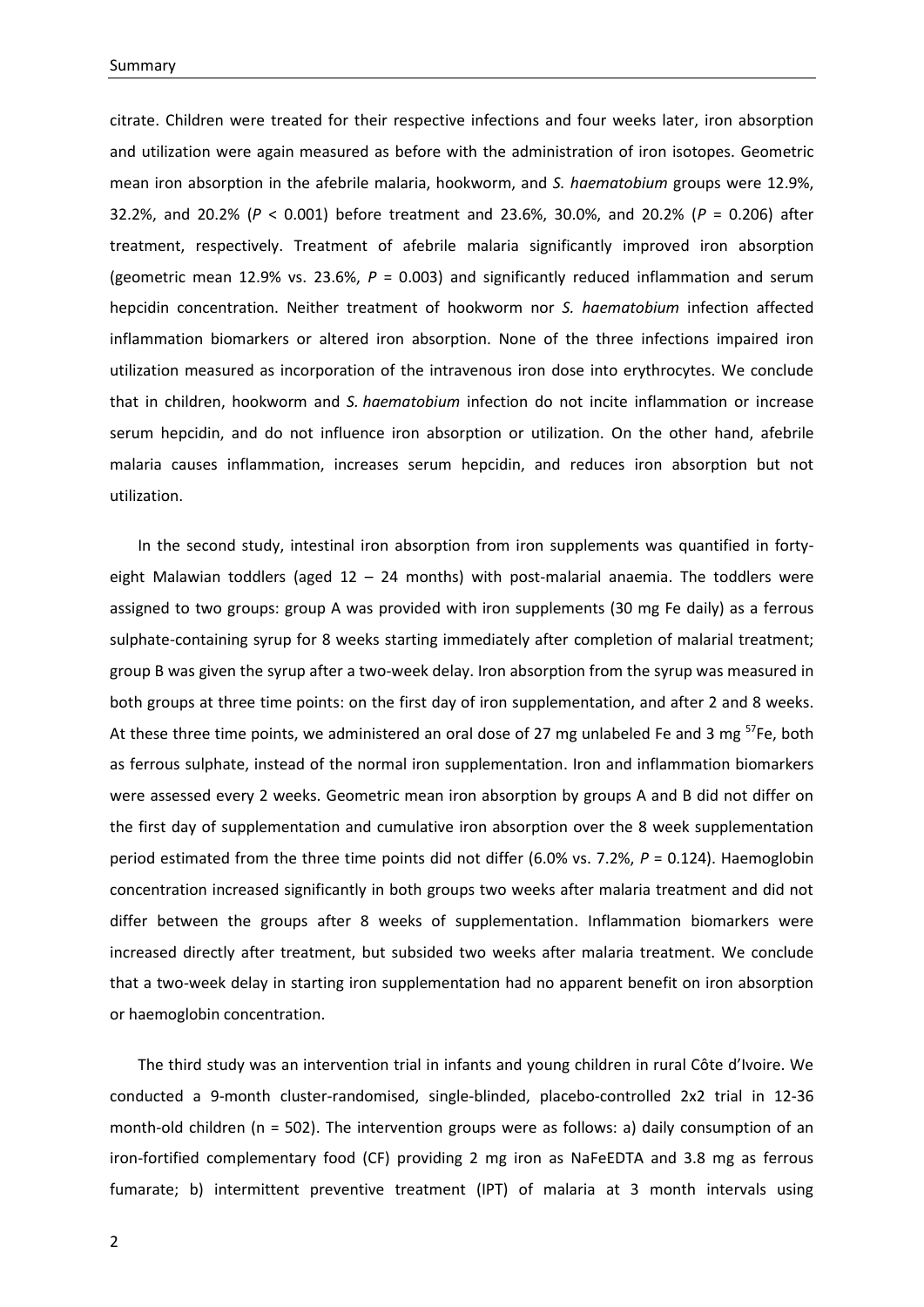sulfadoxine-pyrimethamine in combination with amodiaquine; c) both CF and IPT; or d) neither. The primary outcomes were the increase in concentration of haemoglobin and anaemia prevalence at 6 and 9 months. Secondary outcomes were iron deficiency prevalence, concentrations of plasma ferritin, inflammation indices, and prevalence of *P. falciparum*. At baseline, the prevalence of anaemia, ID and malaria were 82.1, 40.8 and 58.7% respectively. Compliance to treatments was ≥90%. There were no significant treatment effects of CF on Hb concentration or anaemia. There was no significant treatment effect of IPT on Hb concentration, but IPT, with or without CF, significantly reduced anaemia prevalence compared to control (OR=0.30, 95% CI 0.14 – 0.65 and OR=0.41, 95% CI 0.19 – 0.90). IPT also reduced malaria prevalence at 6 months (OR=0.46, 95% CI 0.22 – 0.97) but not at 9 months. CF increased PF significantly at 6 months but did not significantly increase PF at 9 months, and significantly reduced the prevalence of iron deficiency from 40% at baseline to 4% at 9 months compared to control (OR=0.08, 95% CI 0.02 – 0.38). There were no significant treatment interactions on any of the primary or secondary outcomes in the 2x2 analysis. We conclude that IPT in young children in West Africa modestly reduced anaemia and *P. falciparum* prevalence. Although, CF sharply decreased iron deficiency, it did not reduce anaemia. IPT did not improve efficacy of CF against anaemia.

#### *Conclusion*

This was the first time that intestinal iron absorption and hepcidin concentration in children with light- to moderate-intensity of hookworm infection or with light- to heavy-intensity *S. haematobium* infection was quantified. Hookworm and *S. haematobium* infections did not cause low-grade inflammation, did not increase plasma hepcidin, and did not impair intestinal iron absorption or utilization. Hence, our findings suggest that the anaemia associated with hookworm and *S. haematobium* infections is predominantly due to iron deficiency as a result of faecal or urinary blood loss caused by these parasites. Moreover, our findings confirm that afebrile *P. falciparum*  malaria increases hepcidin and decreases dietary iron absorption. Thus, decreased iron absorption may contribute to malarial anaemia, which is primarily due to malaria impaired erythropoiesis, lysis of erythrocytes and the retention of iron in the cells of the reticuloendothelial system.

The Malawian absorption study demonstrates for the first time that a two-week delay in iron supplementation in infants with post-malarial anaemia had no benefit in relation to iron absorption or the recovery of haemoglobin concentration. Our findings support the current practice of immediate iron supplementation after malaria treatment, considering that providing supplementation immediately after malaria treatment is generally thought to increase compliance.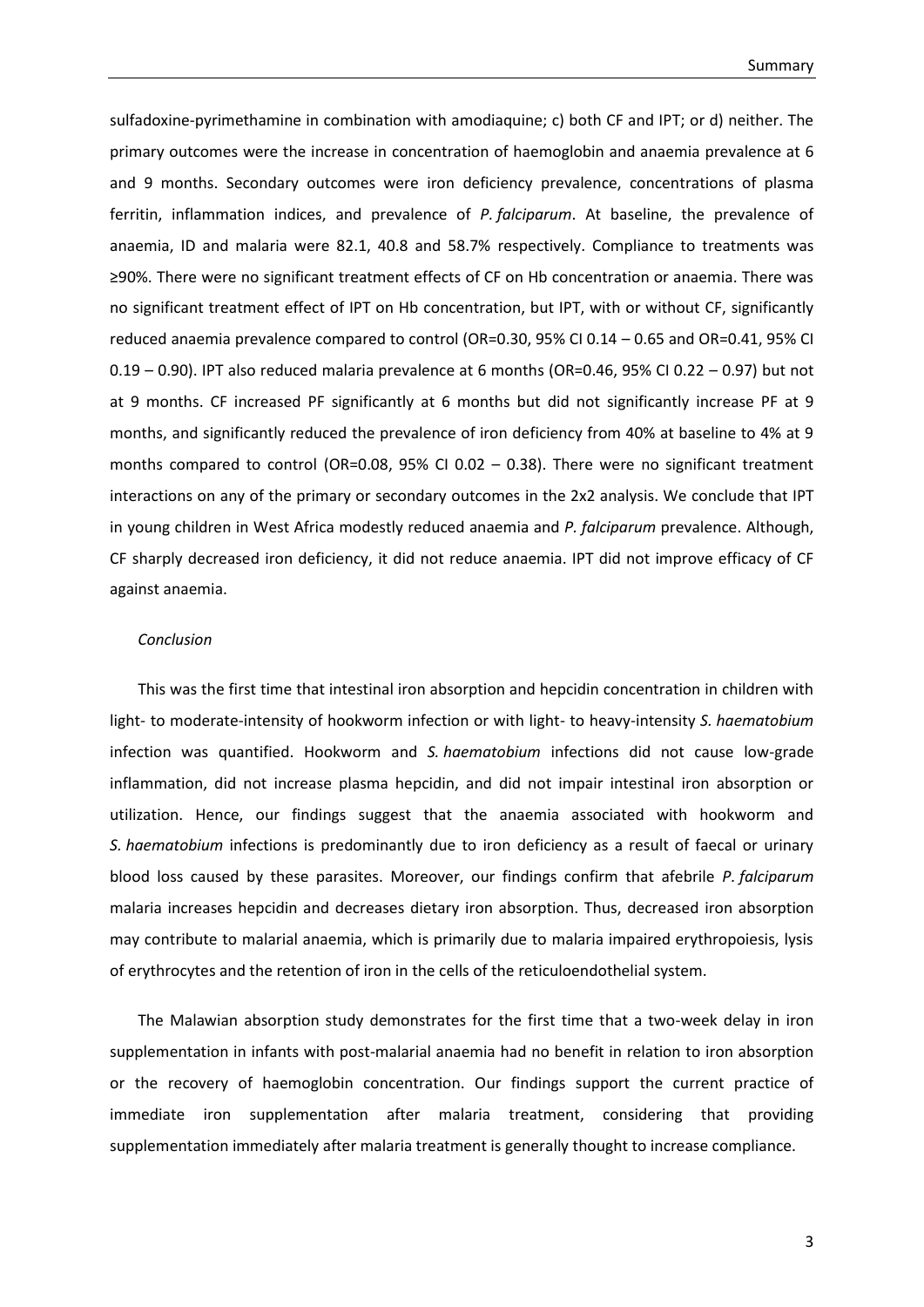Although we combined two highly effective strategies in the intervention study to counteract anaemia among young children in rural Côte d'Ivoire, we found no interaction between the two strategies. Only a modest reduction of anaemia prevalence in children receiving IPT of malaria was found. Although iron fortification significantly decrease iron deficiency, anaemia prevalence was not decreased. This finding suggests that malaria and possibly other infectious diseases are the major cause of anaemia in this setting. We suggest that the reduction of malaria transmission, including vector control strategies such as indoor residual spraying, insecticidal bed nets and removal of potential breeding sites, and improvement of sanitation and basic health care should be a central component to improve the efficacy of IPT and to decrease anaemia among young children in rural Côte d'Ivoire.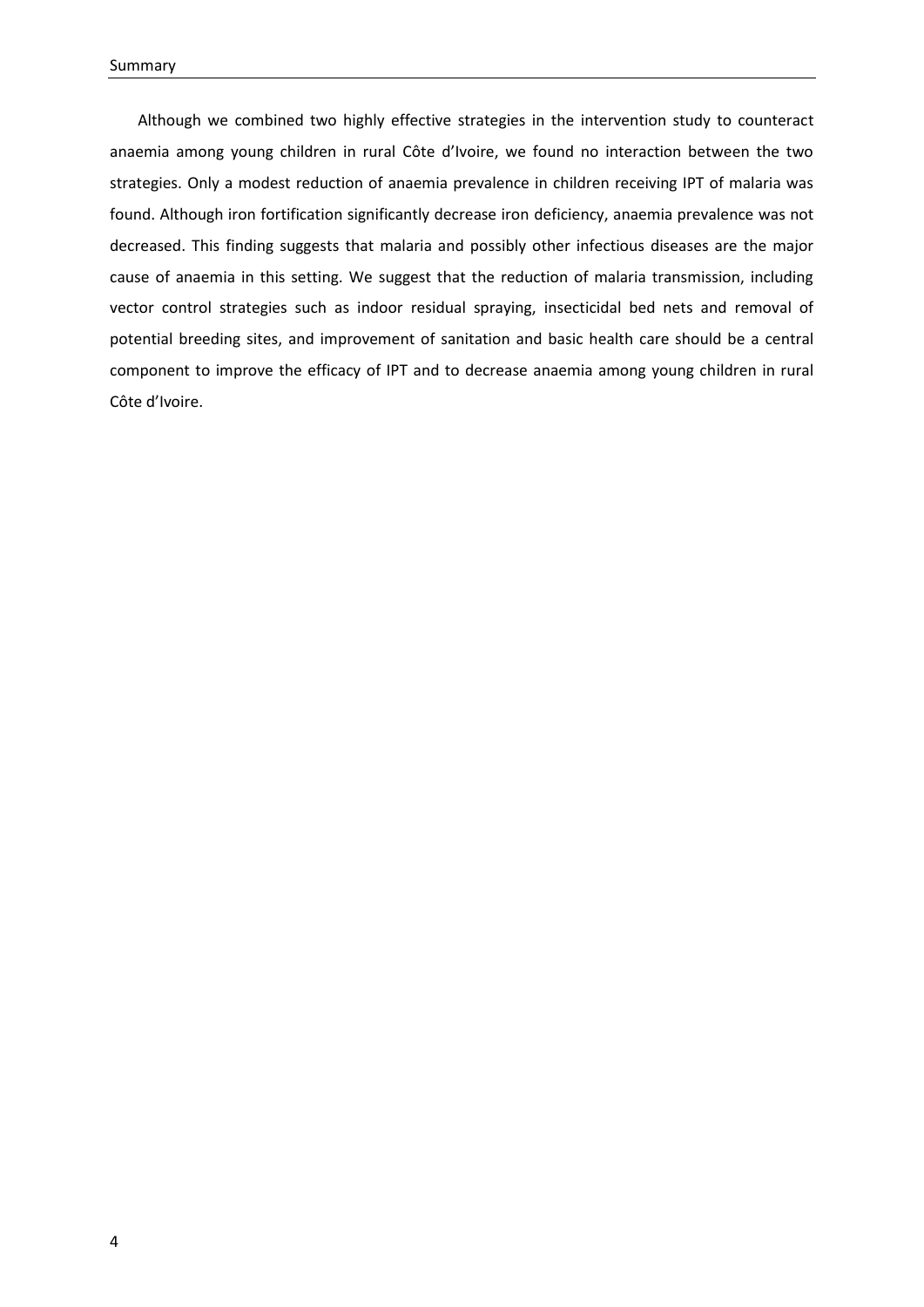## **Zusammenfassung**

#### *Hintergrund*

Anämie betrifft weltweit über 1.6 Milliarden Menschen. Die Ursachen die zu Anämie führen sind vielfältig. In Afrika südlich der Sahara sind die Gründe hauptsächlich Eisenmangel, Malaria, *Schistosoma*- und Hakenwurm-Infektionen. Kleine Kinder, Frauen im gebärfähigen Alter und schwanger Frauen sind am meisten von Anämie betroffen. Schwere Anämie führt zu erhöhter Mutter- und Säuglingssterblichkeit, aber auch zu verminderter körperlicher Leistungsfähigkeit. Eisenmangelanämie erhöht das Risiko eines Schwangerschaftsabbruchs, vermindert die geistige Entwicklung im Kindsalter und schwächt das Immunsystem. Der Eisengehalt im Körper ist nur durch die Eisenabsorption im Dünndarm geregelt. Eisen kann nicht aktive ausgeschieden werden. Die Eisenabsorption spielt deshalb eine zentrale Rolle beim Erhalt des Eisengehalts im Körper. Hepcidin ist ein Peptidhormon das hauptsächlich in der Leber produziert wird und dirigiert den Eisenhaushalt, und so auch die Eisenabsorption. Die Plasma Hepcidin-Konzentration steigt an, wenn entweder genügend Eisen im Körper ist, oder bei einer Entzündungsreaktion. Die erhöhte Plasma Hepcidin-Konzentration verringert die Eisenabsorption, stört aber auch den Eisenhaushalt im Körper, wobei der Prozess des Eisenrecyclings blockiert wird und weniger Eisen für die Erythropoiese zur Verfügung steht. Chronische Entzündung oder Infektion kann zur Anämie führen obwohl genügend Eisen im Körper vorhanden wäre.

#### *Zielsetzung*

Das Ziel dieser Dissertation war, besser zu verstehen wie die Eisenabsorption und die Eisennutzung für die Erythropoiese während gewöhnlichen tropischen Infektions-krankheiten beeinflusst sind. Zusätzlich untersuchten wir potentielle Strategien gegen Anämie und Eisenmangel in kleinen Kindern, die in einer Region leben wo Malaria ganzjährlich übertragen wird. Die spezifieschen Zielsetzungen waren:

- Den Einfluss von Malaria, Hakenwurm und *Schistosoma haematobium* auf die Eisenabsorption und Eisennutzung für die Erythropoiese zu messen in Ivorianischen Jugendlichen.
- Zu untersuchen ob eine acht-wöchige Eisensupplementation in anämischen Kleinkindern nach einer Malariaerkrankung besser absorbiert wird, wenn sie direkt an Anschluss der Malariabehandlung gegeben werden, oder ob das Eisen besser absorbiert wird wenn die acht-wöchige Eisensupplementation mit einer Verzögerung von zwei Wochen verabreicht wird.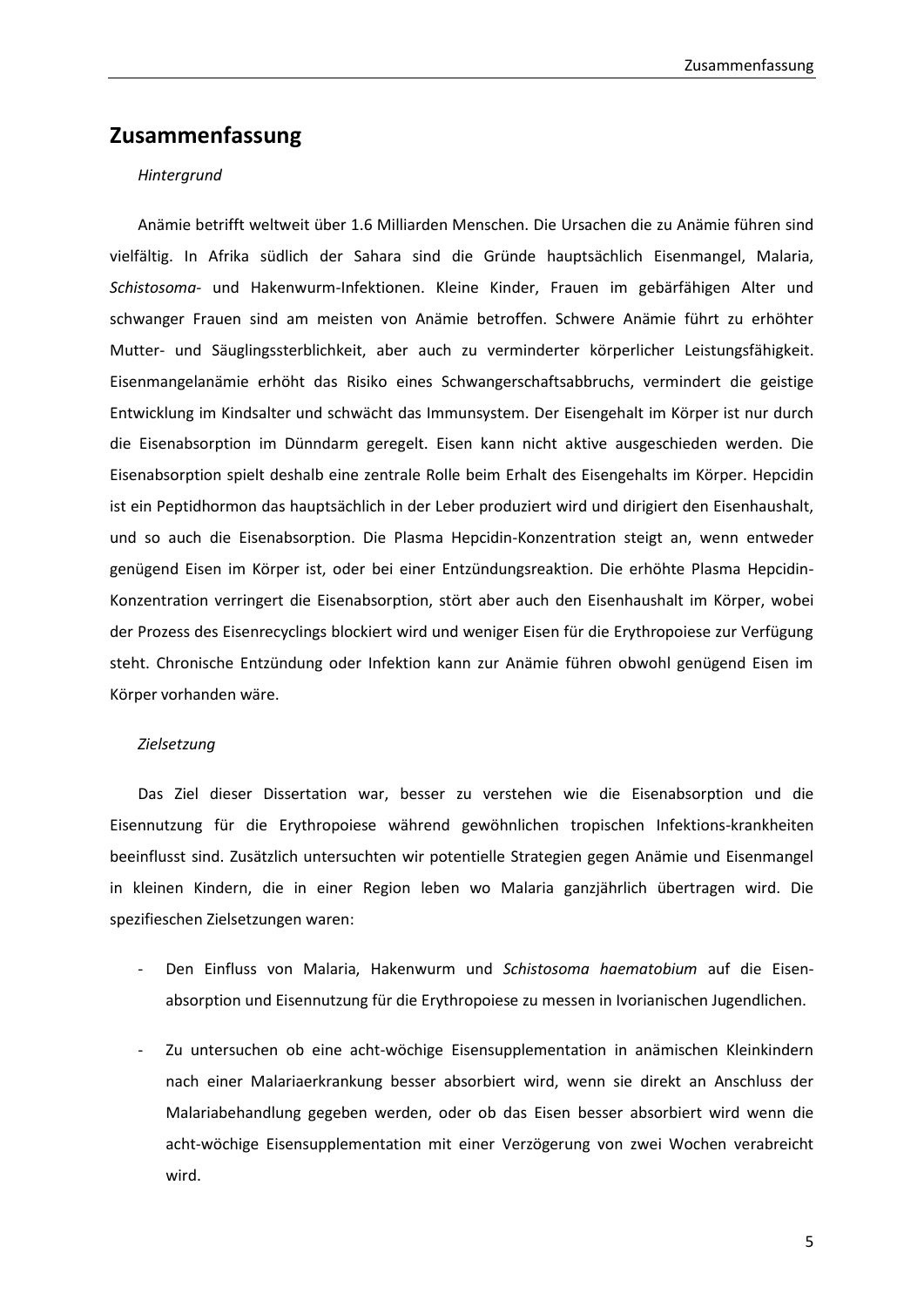Zu untersuchen ob eine eisenangereicherte Beikost (BK) und periodische präventive Behandlung von Malaria die Hämoglobin-Konzentration, die Anämie-Prävalenz und den Eisenstatus von kleinen Ivorianischen Kindern beeinflusst.

#### *Versuche*

Die Eisenabsorption und Eisennutzung für die Erythropoiese wurden mit Hilfe der stabilen Eisenisotopen-Methode gemessen. Ivorianischen Jugendlich im Alter von 11 – 17 Jahren mit einer fieberfreien *P. falciparum-* (Malaria) (n = 17), Hakenwurm- (n = 16) oder *S. haematobium-*Infektion (n  $= 8$ ) tranken einen Sirup mit 3 mg <sup>57</sup>Fe in der Form von Eisensulfat und erhielten eine intravenöse Infusion mit 50 μg <sup>58</sup>Fe in der Form von Eisenzitrat. Die Kinder wurden gegen ihre Infektion behandelt und vier Wochen später wurde die Eisenabsorption und Eisennutzung für die Erythropoiese nochmals gemessen, wobei nochmals Isotope wie beim ersten Mal verabreicht wurden. Die geometrischen Mittelwerte für die Eisenabsorption während der fieberfreien Malaria-, der Hakenwurm-, und der *S. haematobium*-Infektion waren 12.9%, 32.2%, und 20.2% (*P* < 0.001) und vier Wochen nach der Behandlung 23.6%, 30.0%, und 20.2% (*P* = 0.206). Mit der Behandlung von der fieberfreien Malaria hat sich die Eisenabsorption signifikant verbessert (geometrischer Mittelwert 12.9% vs. 23.6%, *P* = 0.003) und hat die Entzündungsreaktion sowie die Hepcidin-Konzentration signifikant verringert. Infektionen mit Hakenwürmer oder *S. haematobium* haben die Eisenabsorption nicht beeinflusst, keine Entzündungsreaktion provoziert und die Hepcidin-Konzentration nicht erhöht. Keine der drei Infektionen hat die Eisennutzung für die Erythropoiese beeinflusst. Wir schliessen daraus, dass Jugendliche, infisziert mit Hakenwürmern oder *S. Haematobium,* zeigen keine Entzündungs-reaktion, keine erhöhte Hepcidin-Konzentration und keine beeinträchtigte Eisenabsorption zeigen. Hingegen, provoziert eine fieberfreie Malaria eine Entzündungsreaktion, erhöht die Hepcidin-Konzentration und verringert die Eisenabsorption.

Die zweite Studie untersuchte die Eisenabsorption von Eisensupplementen in 48 anämischen Kleinkindern (Alter 12 – 24 Monate) in Malawi nachdem sie die Behandlung gegen eine klinische Malaria-Infektion abgeschlossen hatten. Die Kleinkinder wurden in zwei Gruppen eingeteilt: Gruppe A erhielt Eisensupplemente (tägliche 30 mg Fe in Form von Eisensulfat in 2 ml Sirup) für 8 Wochen, direkt nachdem sie die Malaria-Behandlung abgeschlossen hatten; Gruppe B erhielt die gleichen Eisensupplemente, begann aber zwei Wochen später, ebenfalls für 8 Wochen. Eisenabsorption wurde in beiden Gruppen, jeweils am ersten Tag der Eisentherapie, nach zwei Wochen und am letzten Tag nach acht Wochen gemessen. An jedem der drei Zeitpunkte erhielten die Kleinkinder 27 mg normales Eisensupplement und 3 mg  $57$ Fe, anstelle des normalen Eisensupplements. Alle zwei Wochen wurden Eisen- und Entzündungsbiomarker untersucht. Der geometrischer Mittelwert der Eisen-absorption von Gruppe A und B hatten sich nicht unterschieden am ersten Tag der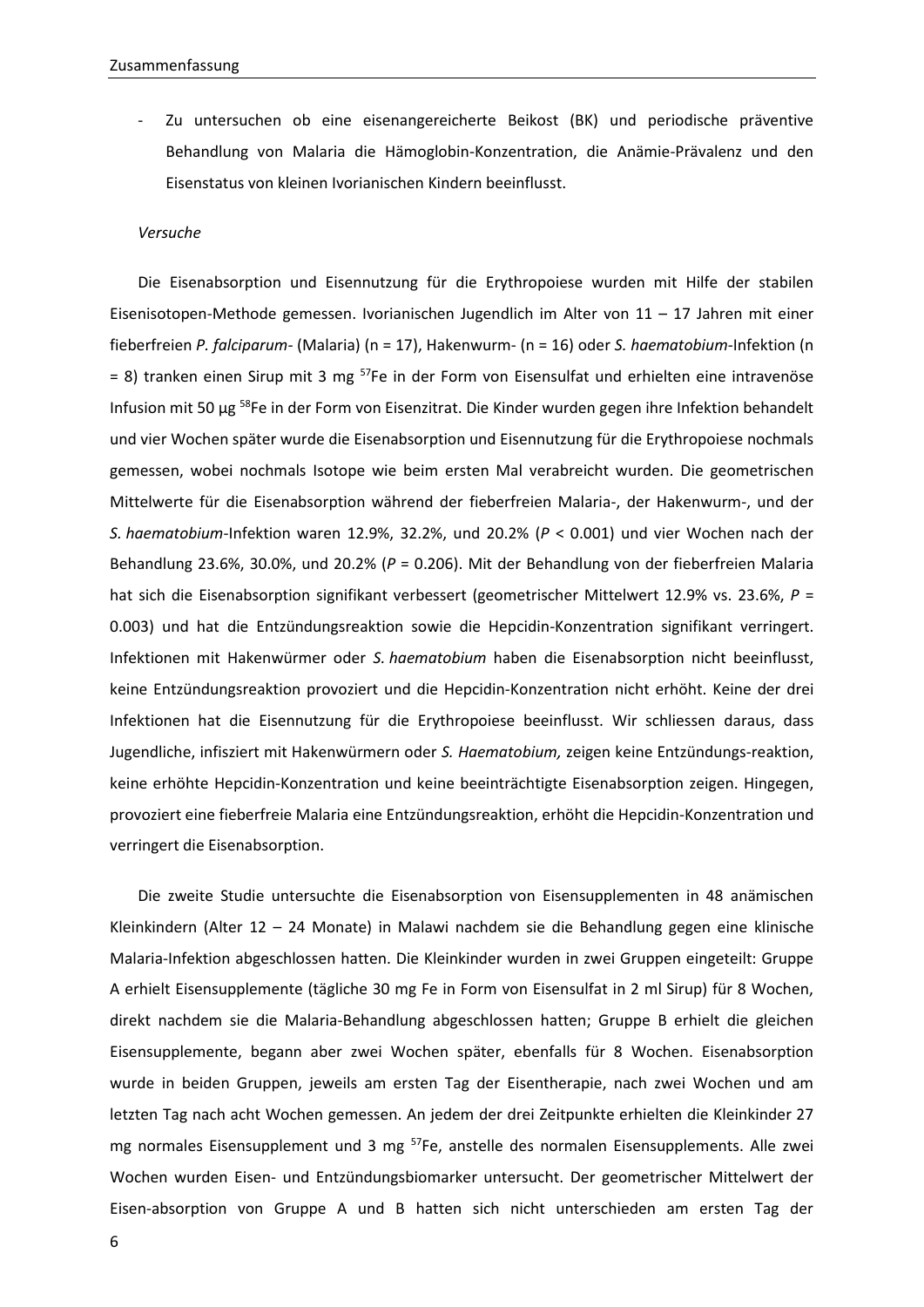Eisentherapie und die kumulative Eisenabsorption von den drei Zeitpunkten war ebenfalls nicht unterschiedlich (6.0% vs. 7.2%,  $P = 0.124$ ). In den ersten zwei Wochen nach der Malariabehandlung stieg die Hämoglobin-Konzentration in beiden Gruppen signifikant an. Die Entzündungsbiomarker waren direkt nach der Malariabehandlung erhöht, and waren nach zwei Wochen signifikant abgeschwächt. Wir schliessen daraus, dass eine zweiwöchige Verzögerung der Eisensupplementation zu keinen Vorteil für die Eisenabsorption des Eisensupplements oder der Regenerierung der Hämoglobin-Konzentration beiträgt.

Die dritte Studie, die Interventionsstudie, wurde in kleinen Kindern in einer ländlichen Region in Côte d'Ivoire durchgeführt. Wir führten eine neunmonatige, cluster-randomisierte, einfachgeblindete, Placebo-kontrollierte 2x2 faktorielle Studie mit 502 Kinder im Alter von 12 – 36 Monaten durch. Die Studiengruppen waren wie folgt: a) täglicher Konsum von einer eisenangereicherten Beikost (BK) die 2 mg NaFeEDTA-Eisen und 3.8 mg FeSO<sub>4</sub> enthielt; b) periodische präventive Behandlung (IPT) gegen Malaria mit sulfadoxine-pyrimethamine und amodiaquine alle drei Monate; c) beide Interventionen kombiniert, BK + IPT; und d) die Kontrollgruppe. Das primäre Ziel war es einen Anstieg in der Hämoglobin-Konzentration and eine Verringerung der Anämie-Prävelenz nach sechs und neun Monaten zu messen. Die sekundären Ziele waren Eisenmangel-Prävalenz, Plasma Ferritin-Konzentration, Entzündungsbiomarker und *P. falciparum-*Prävalenz. Am Studienbeginn war die Prävalenz von Anämie, Eisenmangel und die Malaria 82.1%, 40.8% and 58.7%. Der Einhalt der gewünschten Einnahmehäufigkeit beider Interventionen war mehr als 90%. Die BK hatte keinen Einfluss auf die Hämoglobin-Konzentration oder Anämie-Prävalenz. IPT hatte keinen Einfluss auf die Hämoglobin-Konzentration, aber IPT, mit oder ohne BK, verringerte die Anämie-Prävalenz verglichen zur Kontrollgruppe signifikant (OR=0.30, 95% CI 0.14 – 0.65 und OR=0.41, 95% CI 0.19 – 0.90). IPT verringerte die Malaria-Prävalenz nach sechs Monaten signifikant (OR=0.46, 95% CI 0.22 – 0.97), aber nicht nach neun Monaten. BK erhöhte die Plasma Ferritin-Konzentration nach sechs Monaten, aber nicht nach neun Monaten, und BK verringerte die Eisenmangel-Prävalenz von 40% zu Beginn der Studie auf 4% am Ende der Studie nach neun Monaten verglichen mit der Kontrollgruppe (OR=0.08, 95% CI 0.02 – 0.38). Es konnte keine signifikante Interaktion zwischen beiden Behandlungen auf einen der primären oder sekundären Ziele statistisch in der 2x2 Faktoranalyse gemessen werden. Wir schliessen daraus, dass IPT in jungen Kindern in Westafrika einen bescheidenen, aber signifikant reduzierenden Effekt auf die Anämie- und Malaria-Prävalenz hatte. Die BK hat zwar den Eisenmangel behoben, hatte aber keinen Einfluss auf Anämie-Prävalenz. IPT hatte die Wirksamkeit der BK gegen Anämie nicht verbessert.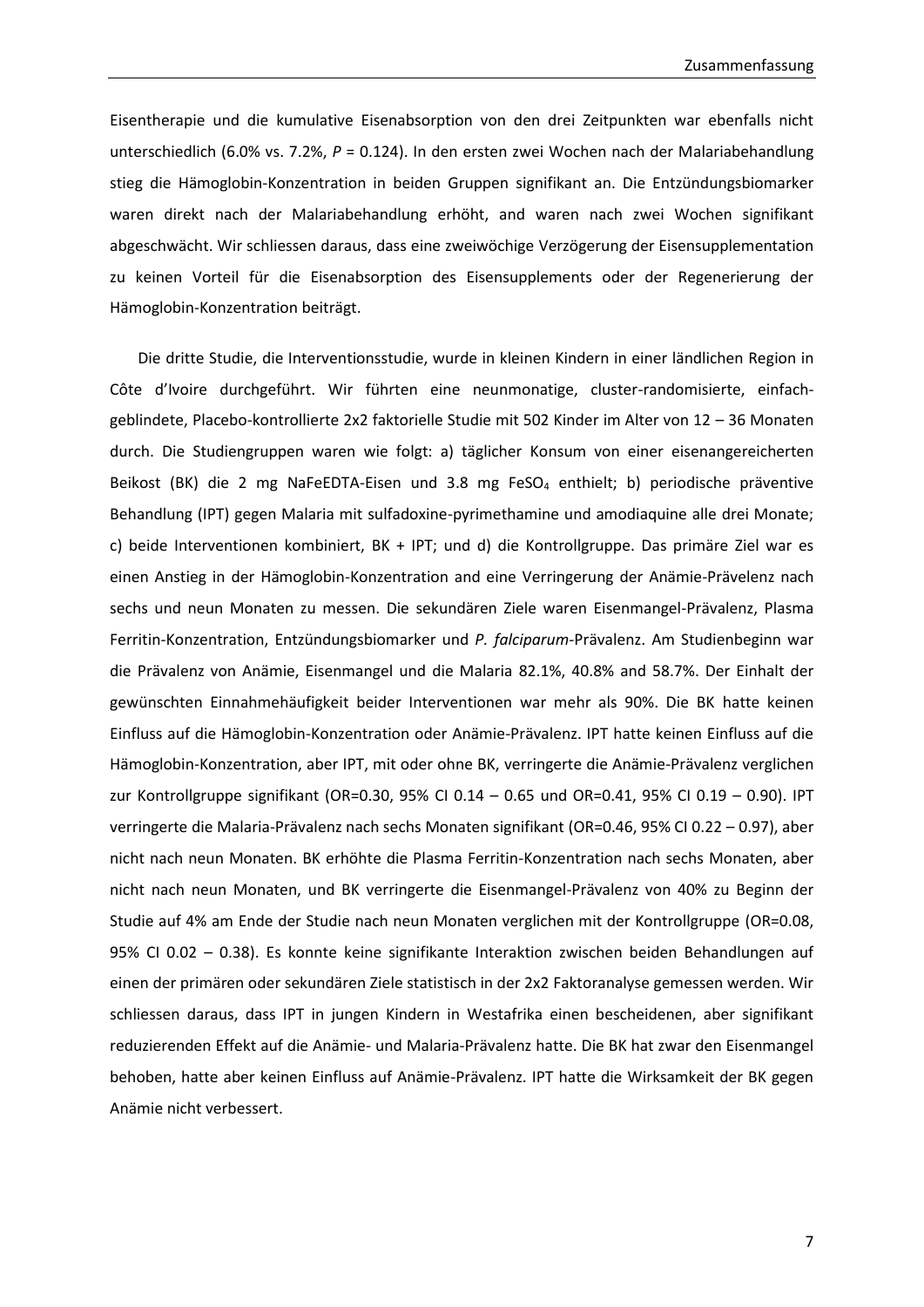#### Schlussfolgerung

Es ist das erste Mal, dass die Eisenabsorption und Hepcidin-Konzentration in Jugendlichen mit leichter bis moderater Hakenwurm-Infektionintensitäten oder mit leichter bis schwerer *S. haematobium*-Infektionsintensitäten gemessen wurde. Hakenwürmer- und *S. haematobium*-Infektionen bewirken keine unterschwellige Entzündungsreaktion, erhöhen die Plasma Hepcidin-Konzentration nicht und beeinträchtigten weder die Eisenabsorption, noch die Eisennutzung für die Erythropoiese. Daraus schlussfolgern wir, dass Anämie die auf Hakenwürmer- und *S. haematobium*-Infektionen zurück zu führen ist, vorwiegend durch Eisenmangel verursacht ist, weil die Parasiten einen chronischen Blutverlust im Stuhl und Urin bewirken. Des Weiteren bestätigen unsere Beobachtungen, dass fieberfreie *P. falciparum*-Malaria die Plasma Hepcidin-Konzentration erhöht und die Eisenabsorption verringert. Als Folge könnte die verringerte Eisenabsorption zur Anämie während der Malaria-Infektion beitragen. Der Hauptgrund der während der Malariainfektion zur Anämie führt ist aber vorwiegend die Blockierung von recycliertem Eisen im Reticuloendothelialsystem, verursacht durch die erhöhte Plasma Hepcidin-Konzentration. Dies wiederum stört die Erythropoiese und führt zu Anämie.

In der Absorptionsstudie in Malawi wurde das erste Mal gezeigt, dass eine für zwei Wochen verzögerte Eisensupplementation keinen Einfluss auf die Eisenabsorption oder auf die Regenerierung der Hämoglobin-Konzentration hat. Unsere Beobachtungen bestätigen die aktuelle Empfehlung der Verabreichung von Eisensupplementen anschliessend an die Malariabehandlung in anämischen Kleinkindern.

Für die Interventionsstudie hatten wir zwei Strategien angewendet, um Anämie in Kleinkindern im ländlichen Côte d'Ivoire zu bekämpfen. Wir hatten keine statistisch signifikante Interaktion zwischen den Behandlungen gemessen. Die periodische präventive Behandlung gegen Malaria hatte nur einen bescheidenen Effekt auf die Anämie-Prävalenz. Die eisenangereicherte Beikost hatte zwar den Eisenmangel unter den Kinder beträchtlich verringert, hatte aber keinen Einfluss auf die Anämie. Wir vermuten, dass der dominante Grund für Anämie unter den kleinen Kindern im ländlichen Côte d'Ivoire vor allem Infektionskrankheiten, wahrscheinlich vor allem Malaria ist, und Eisenmangel erst ein sekundärer Grund ist. Leider hatte die präventive Behandlung gegen Malaria alle drei Monate nur einen bescheidenen Effekt, wahrscheinlich weil die Übertragungsrate in dieser Region von *P. falciparum* zu hoch ist und die Kinder schnell wieder infisziert werden. Wir empfehlen daher, dass eine periodisch präventive Malariabehandlung mit Vektorkontrollmassnahmen (gegen die Malariamücken), wie Besprühen der Wohnräume, Insektizid-imprägnierte Bettnetze und Verringerung der Brutplätze von Mücken, kombiniert werden sollte um die Anämie-Prävalenz in kleinen Kinder in Côte d'Ivoire effizient zu bekämpfen.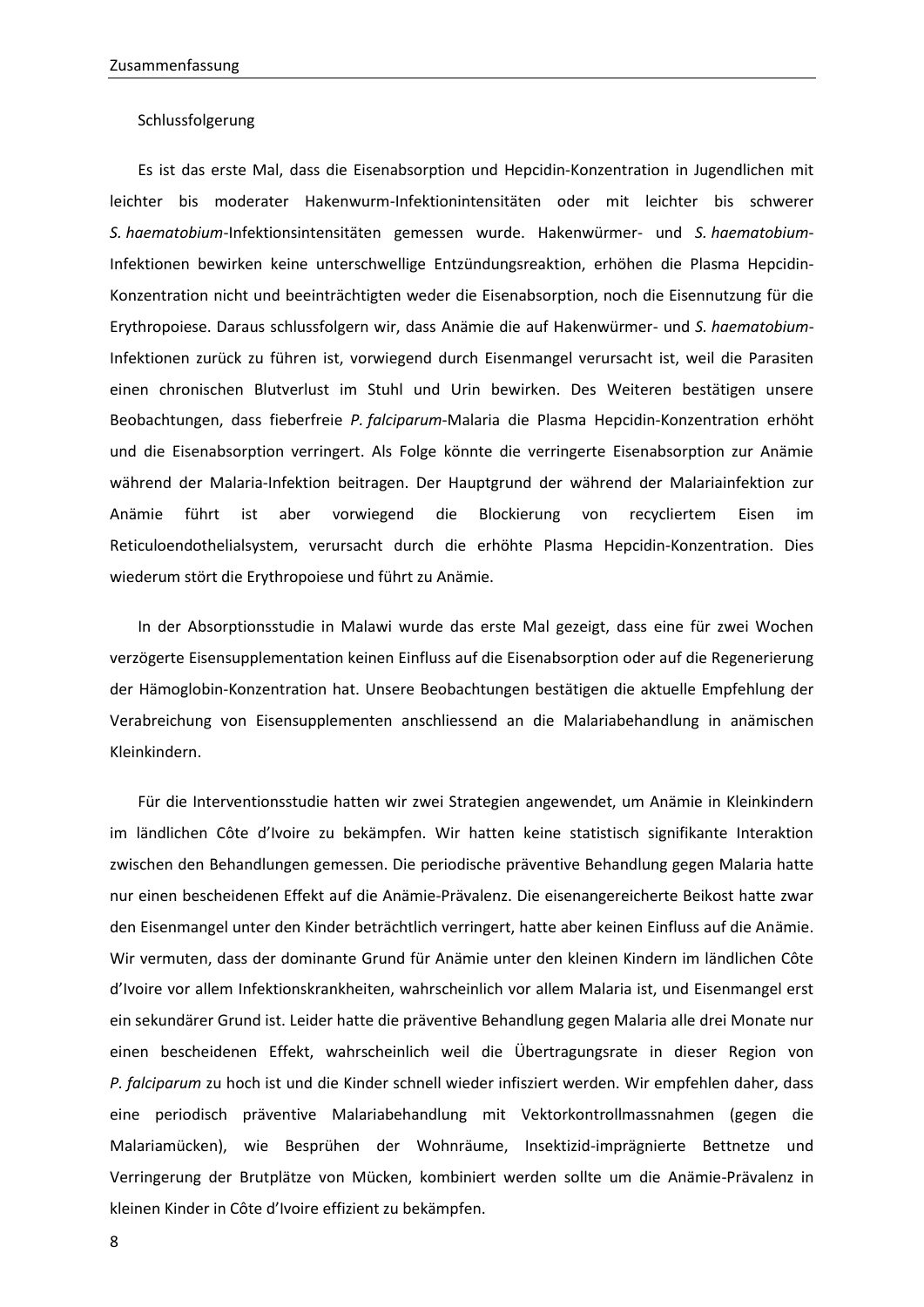## **Résumé**

#### *Contexte*

L'anémie concerne environ 1.6 milliards de personnes à travers le monde. Il y a plusieurs causes d'anémie; en Afrique sub-saharienne, les causes les plus importantes sont la carence en fer, le paludisme, les schistosomiases et les infections aux ankylostomes. Les jeunes enfants, les femmes en âge de procréer et les femmes enceintes sont les plus à risque de souffrir d'anémie. L'anémie se traduit bien souvent par une fatigue générale et, au niveau d'une population, par une mortalité maternelle et périnatale augmentée. L'anémie par carence en fer peut en outre être source de complications durant la grossesse, ainsi que d'une diminution du développement cognitif et des défenses immunitaires.

Le contenu corporel en fer est régulé uniquement par l'absorption intestinale de fer car ce dernier ne peut être excrété activement. C'est pourquoi le mécanisme d'absorption du fer a un rôle central dans le maintien d'un niveau intra-corporel en fer adéquat. L'hepcidine, une hormone peptidique principalement produite par le foie, a été identifiée comme étant le régulateur-clé de l'homéostasie ferrique et notamment de l'absorption du fer. La production d'hepcidine augmente lorsque la quantité intracorporelle de fer est suffisante ou lors d'un état inflammatoire tel que dans le cas d'une infection.

#### *Objectifs*

Le but de cette thèse était de mieux comprendre comment l'absorption du fer et son utilisation dans le corps humain sont influencées par des maladies infectieuses tropicales spécifiques. De plus, nous avons étudié différentes stratégies permettant potentiellement de diminuer, voire éliminer, la prévalence de l'anémie chez de jeunes enfants vivant dans des zones d'endémie palustre avec une transmission stable. Les objectifs spécifiques étaient les suivants:

- Quantifier l'effet des infections à *Plasmodium falciparum, Schistosoma haematobium* et aux ankylostomes sur l'absorption intestinale et l'utilisation du fer chez des adolescents ivoiriens.

- Mesurer l'absorption intestinale de fer suite à une supplémentation en fer débutée immédiatement ou avec un délai de 2 semaines après le traitement d'une infection à *P. falciparum* sans complication chez des enfants malawiens en bas âge souffrant d'anémie.

- Evaluer, lors d'une étude d'intervention de 9 mois, l'impact d'un aliment complémentaire fortifié en fer et d'un traitement préventif intermittent contre le paludisme (IPT) sur la concentration en hémoglobine, l'anémie et le statut ferrique chez de jeunes enfants ivoiriens.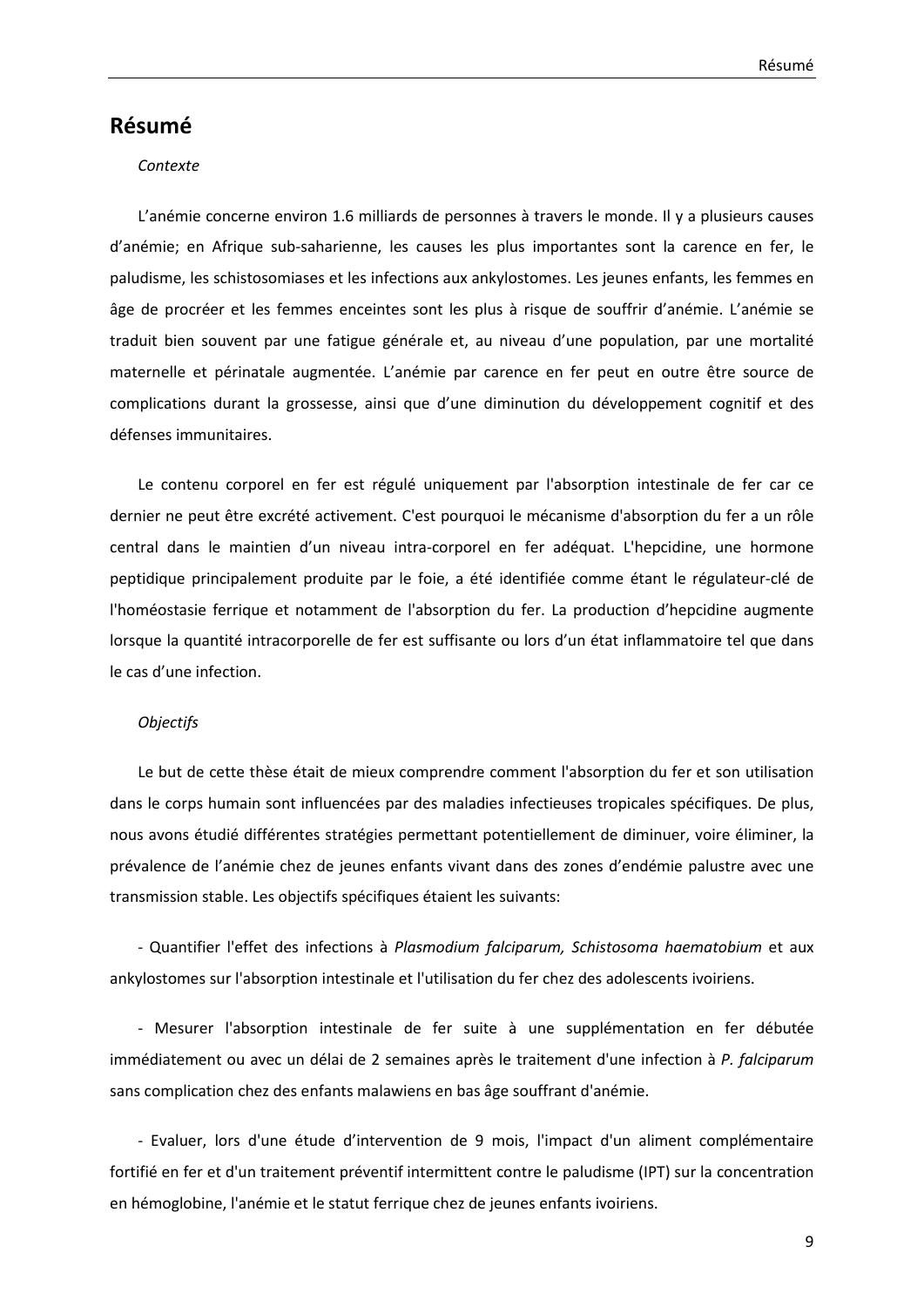#### *Expériences*

Dans la première étude, l'absorption intestinale et l'utilisation de fer pour l'érythropoïèse furent quantifiées chez des enfants ivoiriens d'âge scolaire en utilisant une méthode d'isotope de fer stable. Des enfants âgés de 11 à 17 ans souffrant soit d'une infection afébrile à *P. falciparum* (n=17), soit d'une infection à ankylostomes (n=16), ou d'une infection à *S. haematobium* (n=8) ont ingéré un sirop contenant 3mg de <sup>57</sup>Fe sous forme de sulphate ferreux et ont reçu une perfusion intraveineuse de 50ug de <sup>58</sup>Fe sous forme de citrate ferreux. Les enfants furent ensuite traités pour leurs infections respectives et l'absorption de fer mesurée une nouvelle fois 4 semaines plus tard en utilisant la même méthode. Les moyennes géométriques de l'absorption du fer chez les groupes atteints d'une infection à *P. falciparum,* à ankylostomes et à *S. haematobium* étaient respectivement de 12.9%, 32.2% et 20.2% (*P*<0.001) avant le traitement, et de 23.6%, 30.0% et 20.2% (*P=*0.206), respectivement, après le traitement. Le traitement de l'infection afébrile à *P. falciparum* permit une amélioration significative de l'absorption du fer (moyenne géométrique de 12.9% vs 23.6%, P=0.003) et réduit de manière significative le taux d'inflammation et la concentration de l'hepcidine sérique. Ni le traitement des ankylostomes ni le traitement de l'infection à *S. haematobium* n'ont permis d'influencer les marqueurs biologiques de l'inflammation ou de modifier l'absorption du fer. Aucune des trois infections n'ont altéré l'utilisation du fer administré par voie intraveineuse et incorporé dans les erythrocytes. Nous avons conclu que, chez les enfants, les infections aux ankylostomes et à *S. haematobium* ne provoquent pas d'inflammation, n'augmentent pas le taux d'hepcidine sérique et n'influencent pas l'absorption de fer ou son utilisation. En revanche, l'infection afébrile à *P. falciparum* cause une inflammation, augmente l'hepcidine sérique et réduit l'absorption du fer sans en réduire son utilisation.

Dans la seconde étude, l'absorption intestinale de fer à partir de suppléments en fer fut quantifiée chez 48 enfants malawiens en bas âge souffrant d'une anémie post-palustre. Les enfants âgés de 12 à 24 mois furent répartis en deux groupes : le groupe A reçut un supplément oral de fer (30mg Fe par jour) sous forme de sirop contenant du sulphate ferreux durant 8 semaines, et ce immédiatement après l'achèvement du traitement anti-palustre. Le groupe B reçut le sirop seulement deux semaines après la fin du traitement anti-palustre. L'absorption du fer issu du sirop fut mesurée dans les deux groupes à trois reprises : au premier jour de la supplémentation en fer, puis après 2 et 8 semaines. Lors de ces trois mesures, nous avons administré une dose orale de 27mg de fer non marqué et 3mg de <sup>57</sup>Fe, les deux sous forme de sulphate ferreux, en lieu et place de la dose normale de supplémentation en fer contenue dans le sirop. Le statut ferrique et les marqueurs biologiques de l'inflammation furent mesurés toutes les deux semaines. La moyenne géométrique de l'absorption du fer au premier jour de la supplémentation fut identique dans les deux groupes, et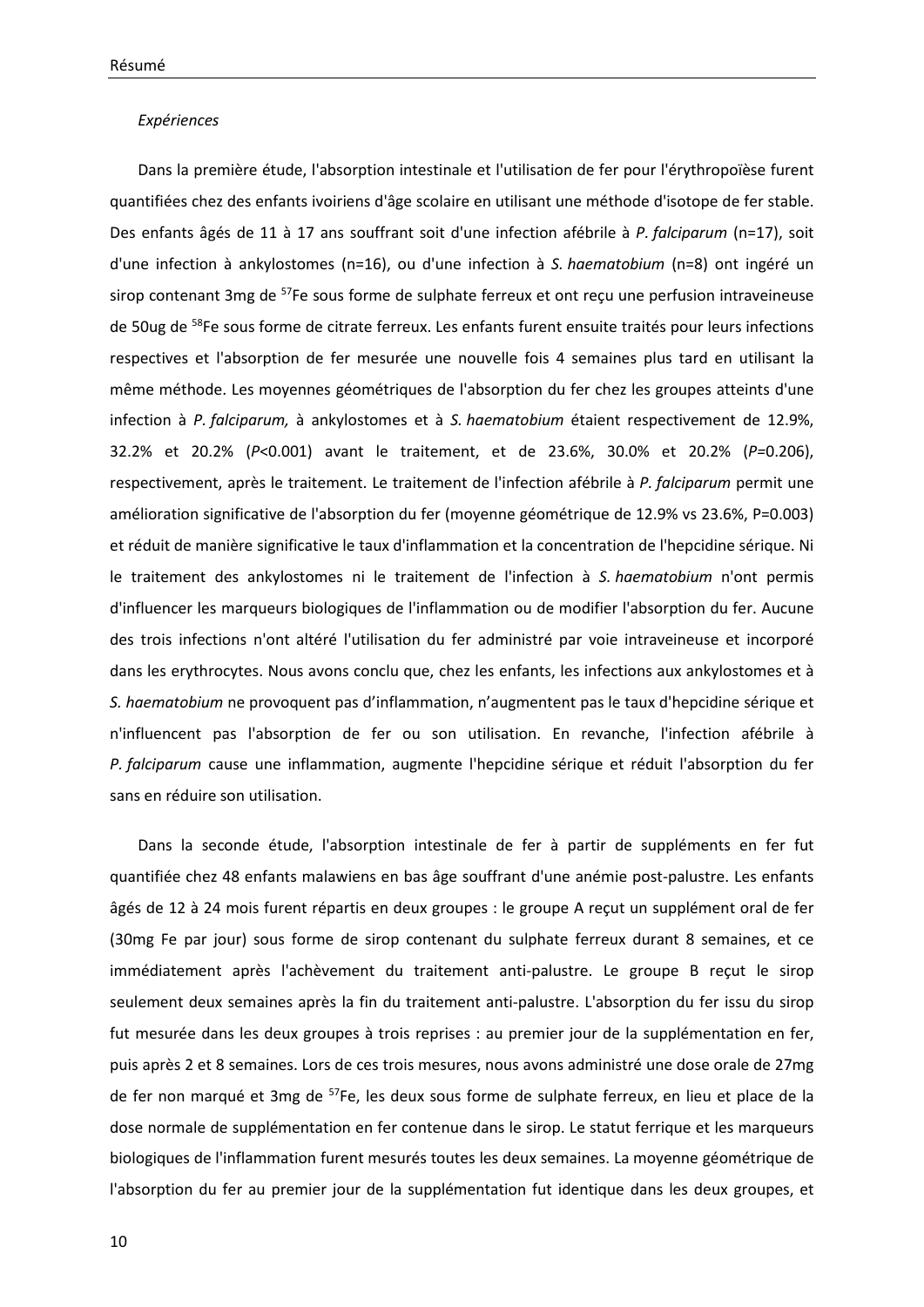l'absorption cumulative de fer durant les 8 semaines de supplémentation estimée à partir des 3 points de mesures ne montra également aucune différence (6.0% vs 7.2%, P=0.124). La concentration de l'hémoglobine était augmentée de manière significative dans les deux groupes deux semaines après la fin du traitement anti-palustre et était similaire entre les deux groupes après 8 semaines de supplémentation. Alors que la concentration des marqueurs biologiques de l'inflammation étaient encore élevée juste après le traitement anti-palustre, ce n'était plus le cas deux semaines après. Nous concluons qu'un délai de deux semaines avant de débuter une supplémentation en fer n'apporte aucun bénéfice mesurable à la capacité d'absorption du fer ou à la concentration en hémoglobine.

La troisième étude fut une étude d'intervention auprès d'enfants en bas âge et jeunes enfants dans une région rurale de Côte d'Ivoire. Nous avons mené une étude comparative réalisée avec répartition aléatoire par grappes, menée en simple-aveugle et contrôlée contre placebo (étude factorielle 2x2) durant 9 mois auprès de 502 enfants âgés de 12 à 36 mois. Les 4 groupes d'intervention étaient composés de la manière suivante : a) consommation journalière d'un aliment complémentaire fortifié en fer (CF) fournissant 2mg de fer sous forme de NaFeEDTA et 3.8mg sous forme de fumarate ferreux; b) traitement préventif intermittent du paludisme (IPT) à 3 mois d'intervalle avec de la sulfadoxine-pyrimethamine et de l'amodiaquine; c) aliment complémentaire (CF) et traitement préventif (IPT); ou d) aucune intervention. Les premiers indicateurs (de résultats) mesurés étaient la concentration de l'hémoglobine et la prévalence de l'anémie à 6 et 9 mois. Les indicateurs secondaires étaient la prévalence de la carence en fer, les concentrations de ferritine plasmatique et des marqueurs de l'inflammation, ainsi que la prévalence de *P.falciparum.* Initialement, la prévalence de l'anémie, de la carence en fer (ID), et de l'infection à *P. falciparum* était respectivement de 82.1%, 40.8% et 58.7%. L'adhésion aux traitements fut de plus de 90%. Il n'y eut pas d'effet significatif de l'aliment complémentaire fortifié en fer (CF) sur la concentration en hémoglobine ou sur l'anémie. Il n'y eut pas d'effet significatif de l'IPT sur la concentration en hémoglobine mais l'IPT, avec ou sans CF, permit de réduire de manière significative la prévalence de l'anémie comparé au groupe contrôle (OR=0.30, 95% CI 0.14 – 0.65 and OR=0.41, 95% CI 0.19 – 0.90). L'IPT permit également de réduire la prévalence de l'infection à *P. falciparum* à 6 mois (OR=0.46, 95% CI 0.22 – 0.97) mais pas à 9 mois. Le CF permit d'augmenter la ferritine plasmatique de manière significative à 6 mois mais pas à 9 mois et diminua la prévalence de la carence en fer de 40% initialement à 4% à 9 mois (OR=0.08, 95% CI 0.02 – 0.38). Nous n'avons noté aucune interaction de traitement significative sur aucun des indicateurs primaires ou secondaires lors de l'analyse factorielle. Nous concluons que l'IPT administré à de jeunes enfants de zones rurales (d'Afrique de l'Ouest) où la transmission de *P. falciparum* est stable a permis de réduire modestement la prévalence de l'anémie et des infections à *P. falciparum*, et, bien que le CF a drastiquement réduit la